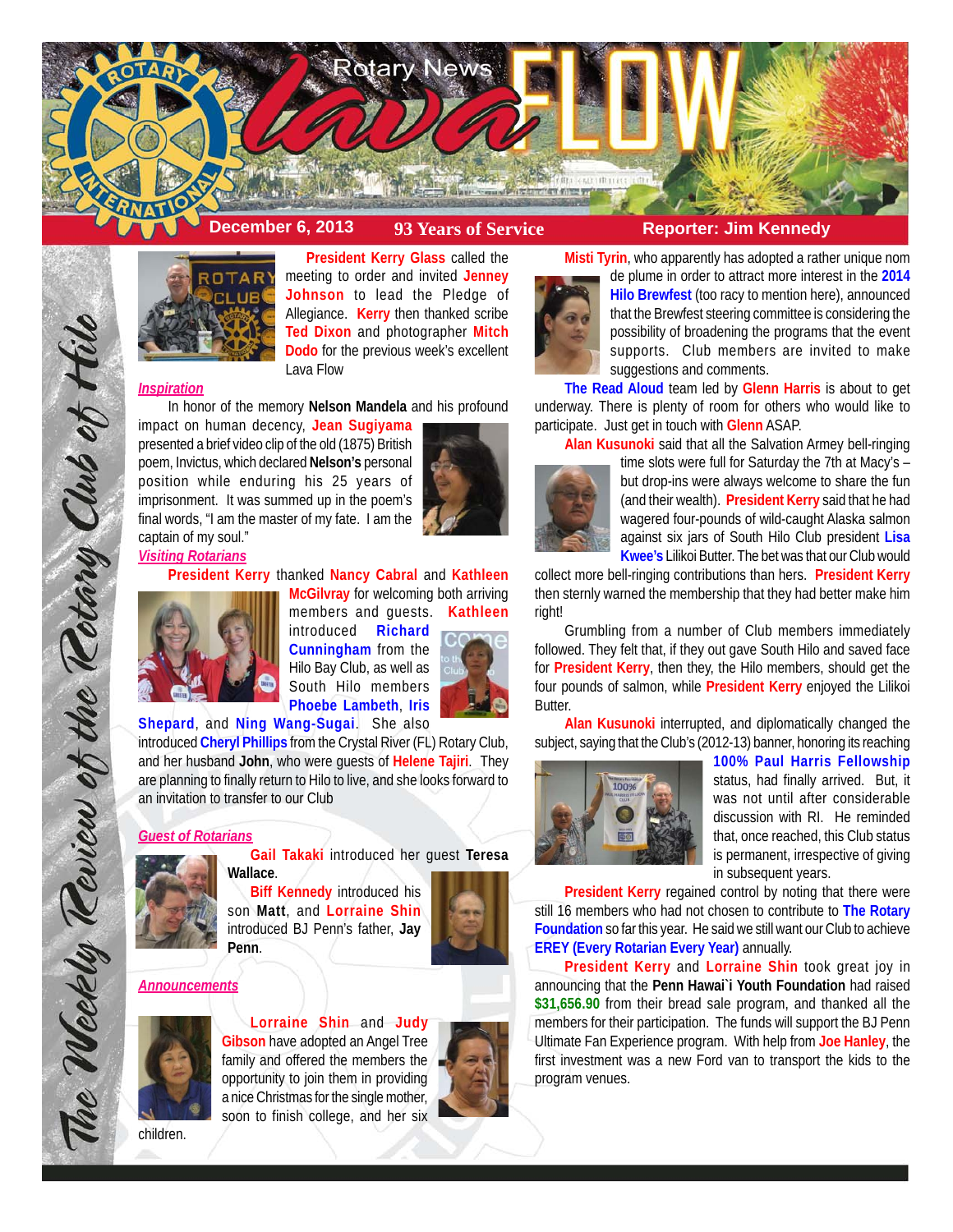#### *Birthdays:*

**Marcia Sakai** December 8 **Kui Costa** December 12 **Eddie Hara** December 24 **Gay Porter** December 31

#### *Club Anniversary:*

**Russ Oda** December 2, 1966 (47) **Jim Cheney** December 8, 1988 (25) **Steve Yoshida** December 11, 2009 (4) **Ted Dixon** December 19, 2003 (10) **Steve Handy** December 19, 2003 (10)

## *Wedding Anniversary:*

**Russ & Aki Oda** December 14 **Ron & Glynnis Dolan** December 22 **Wally & Malia Wong** December 22 **Robert Fox & Nina Buchanan** December 27

#### *Announcements:*

**Fri. Dec. 13- Anna Liza Hi Mastercare- home & health care -Wed. Dec. 18 - Senior Lunch - Kamana -Fri. Dec. 20 - Alice Moon Hilo Downtown Improvement -Fri. Dec. 27 - No Meeting**

| President Elect  Richard Johnson              |  |
|-----------------------------------------------|--|
| Immediate Past President  Alan Kusunoki       |  |
| Vice President  Alberta Dobbe                 |  |
|                                               |  |
|                                               |  |
| Sergeant-at-Arms  Cindy Boots                 |  |
|                                               |  |
| Public Relations  Robert Hanley               |  |
| Club Administration  Tom Brown                |  |
| Service Projects  Mitchell Dodo               |  |
| Rotary Foundations  Alan Kusunoki             |  |
|                                               |  |
| International Service  Jenny Johnson          |  |
| Community Service  Wallace Wong               |  |
| Youth Service  Glenn Harris                   |  |
| Vocational Service  Bobby Stivers-Apiki       |  |
| Hilo Rotary Club Foundation  John McVickar    |  |
| Hawaii Rotary Youth Foundation  Mitchell Dodo |  |
| The Rotary Foundation  Alan Kusunoki          |  |
|                                               |  |
|                                               |  |
|                                               |  |
| Lava Flow Editor  Tammy Silva                 |  |

#### Speaking of **Joe Hanley**, **President Kerry**

announced that **Joe** is one of 46 national nominees for the honor of Dealer of the Year. The award will be made to the final winner at a major conference in New Orleans in



January. **Joe** said he was honored to be among the nominees.

Perhaps on the down side, **President Kerry** distributed a list of price increases for the Club's meeting meals that the Hilo Hawaiian plans to put into effect in January. All the lunch categories

|                | 2013    | 2014    | Increase |
|----------------|---------|---------|----------|
| <b>Buffet</b>  | \$18.25 | \$23.00 | -26%     |
| Sandwich/Salad | \$14.50 | \$18.50 | 27%      |
| Salad          | \$11.75 | \$14.00 | 19%      |

will go up, most by about 26%. There was considerable discussion about the changes, which will effect both our Club and Hilo Bay. A committee will be formed to study the matter and explore the possibility of changing to a new venue. **President Kerry** encouraged individual members, who might like to comment directly to the hotel, to send their comments to the Food and beverage Manager **Gregory Arianoff** at *garianoff@castleresorts.com*.

#### *Birthdays, Anniversaries, Club Anniversaries*

There were no birthdays or wedding anniversaries this week. However, **Russ Oda** celebrated his 47th Rotary anniversary. *Happy Dollars*

**Lorraine Shin** was **\$100** happy for the success of the bread fund-raising campaign. **Joe Hanley** was **\$120** happy for his award nomination and also for his son being home for Christmas (the funds went toward his son's Paul Harris award). **Misti Tyrin** was **\$2** happy for her son's first birthday, **\$2** more to the Salvation Army for being able to go home to the White Mountains of Arizona for Christmas, and finally, another **\$5** happy that the (female) staff at **Nancy Cabral's** Day Lum Real Estate has been so welcoming to her at Day Lum.

**Biff Kennedy** was **\$20** happy to have his son visiting. **Alberta Dobbe** gave **\$20** in honor of her daughter landing a good job at Alcoa, but sad it was in Texas. **Gail Takaki** gave **\$10** to announce the kick off the coming **RYLA** program, and reminded that each student costs **\$175**. **Nancy Cabral** quickly gave **\$175** to fund one seat.

**Nancy** also took advantage of having the microphone in her hand to note that **Steve Handy** had yet to bring in a new member. She asked the members to help **Steve** find at least one friend, so he could invite them to join Rotary.



**Cel Rewithen** was **\$20** happy for all the support the Salvation Army received from the members and their efforts. **Randy Hart**

gave **\$40** is recognition of his retirement

from the Army Reserve. *2014-15 Club Elections*



In a draconian style often found in some third world countries, a small gang of members managed to ramrod through a slate of totally unopposed candidates to control the fate of the Club and abuse its members for the 2014-15 Club year. Shills in the audience, reading from scripts, made motions dispensing with the cherished secret ballot, and allowing the current dynasty to continue to control the future by yelling "aye" louder and any of the "nays".

As a result, **Richard Johnson** will take the reigns in July 2014, to be followed by **Wally Wong**. **Mitch Dodo**, **Susan Munro**, **Corey Kawamoto**, and **Cindy Boots** will round out the officers. The Directors will be **Lorraine Inouye**, **Alberta Dobbe**, **Alan Kusunoki**, **Tom Brown**, **Misti Tyrin**, **Biff Kennedy**, and **Glenn Harris**.



Photos by **Chris Tamm**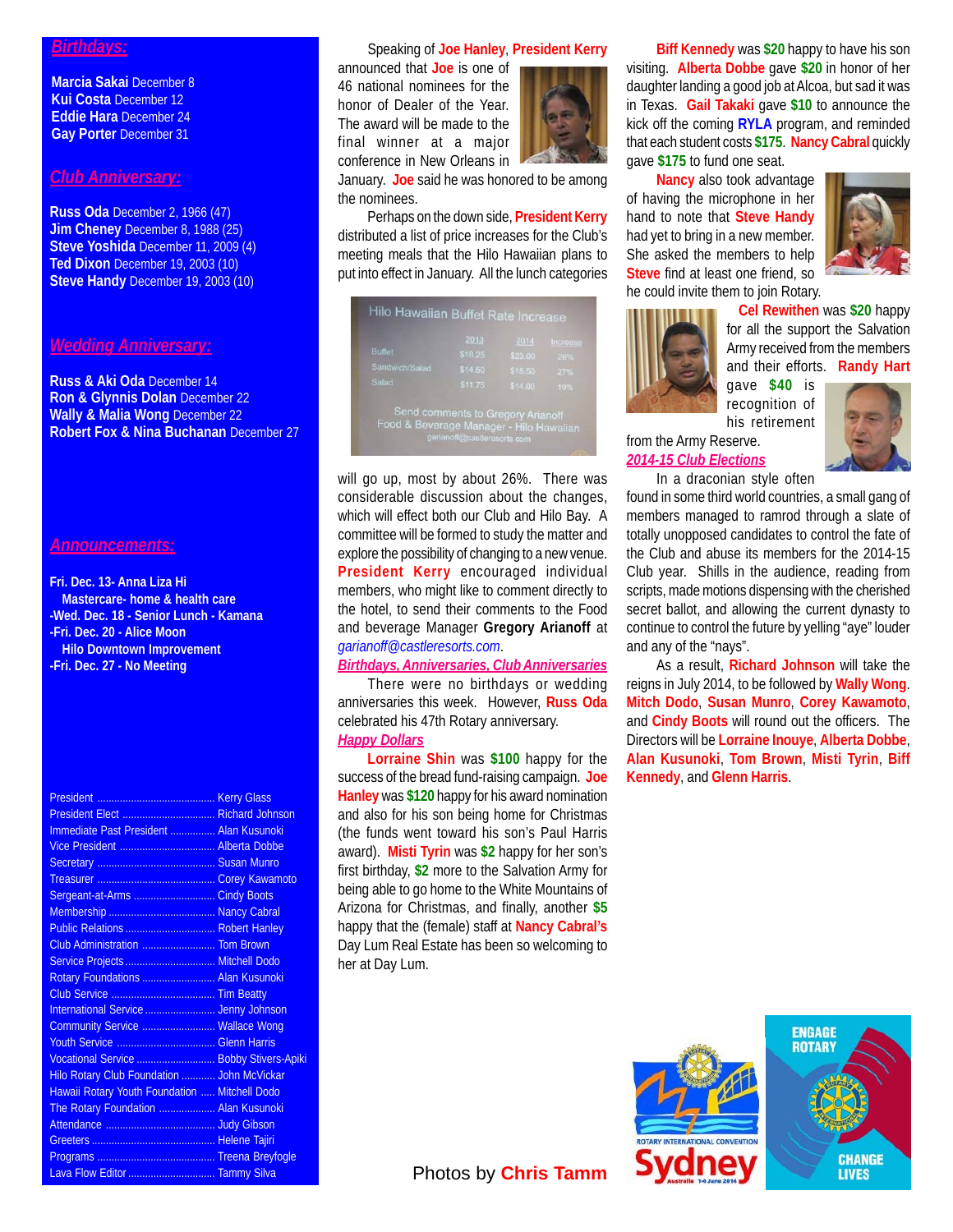#### *Hawai`i Rotary Youth Foundation*

**Richard Cunningham** from the Hilo Bay Club (and Island-wide representative for the **Hawai`i Rotary Youth Foundation**) made an excellent presentation on the HRYF. He noted that it is the State's largest private scholarship provider, awarding **\$250,000** in 2013 alone. Annually, 48 college scholarships are awarded statewide, one for each Rotary Club.

Sadly, of the District's 48 Clubs, only 22 donated any amount of money (at all) to the **HRYF**. The other 26 contributed nothing. Yet each Club has the opportunity to award a scholarship from the fund. In the last year, the Hilo Bay and our Hilo Club were the only Clubs on the Island to contribute more than **\$500**. Five Clubs gave nothing.

**Richard** is traveling to all the island's Clubs



to make them more aware of the **HRYF**. To make his point, he wishes to raise at least **\$3,000** from all of the Clubs by a raffle to win a hand crafted (by **Richard**) curly koa framed mirror. Any size donation is welcome. However, for the drawing, each contribution of **\$50** will generate one raffle ticket. **\$100** gets two tickets, etc. The drawing will be this coming Spring.

This unleashed an outpouring of at least 12 ticket

purchases on the spot. Kicking in **\$50** for one ticket each were **Cindy Boots**, **Alberta Dobbe**, **Naomi Menor**, **Gail Takaki**, **Helene Tajiri**, and **Judy Gibson**. During the frenzy, **Newton Chu**, **Nancy Cabral**, and **Gene Tao** purchased two tickets each. *Four Way Test*

**President Kerry** asked **Ron Dolan** to lead the **Four-Way test**. Being an accountant, counting to four was no problem, though it took **President Kerry** to remember to add number 5.













Bellagio photos by **Ed Hara**